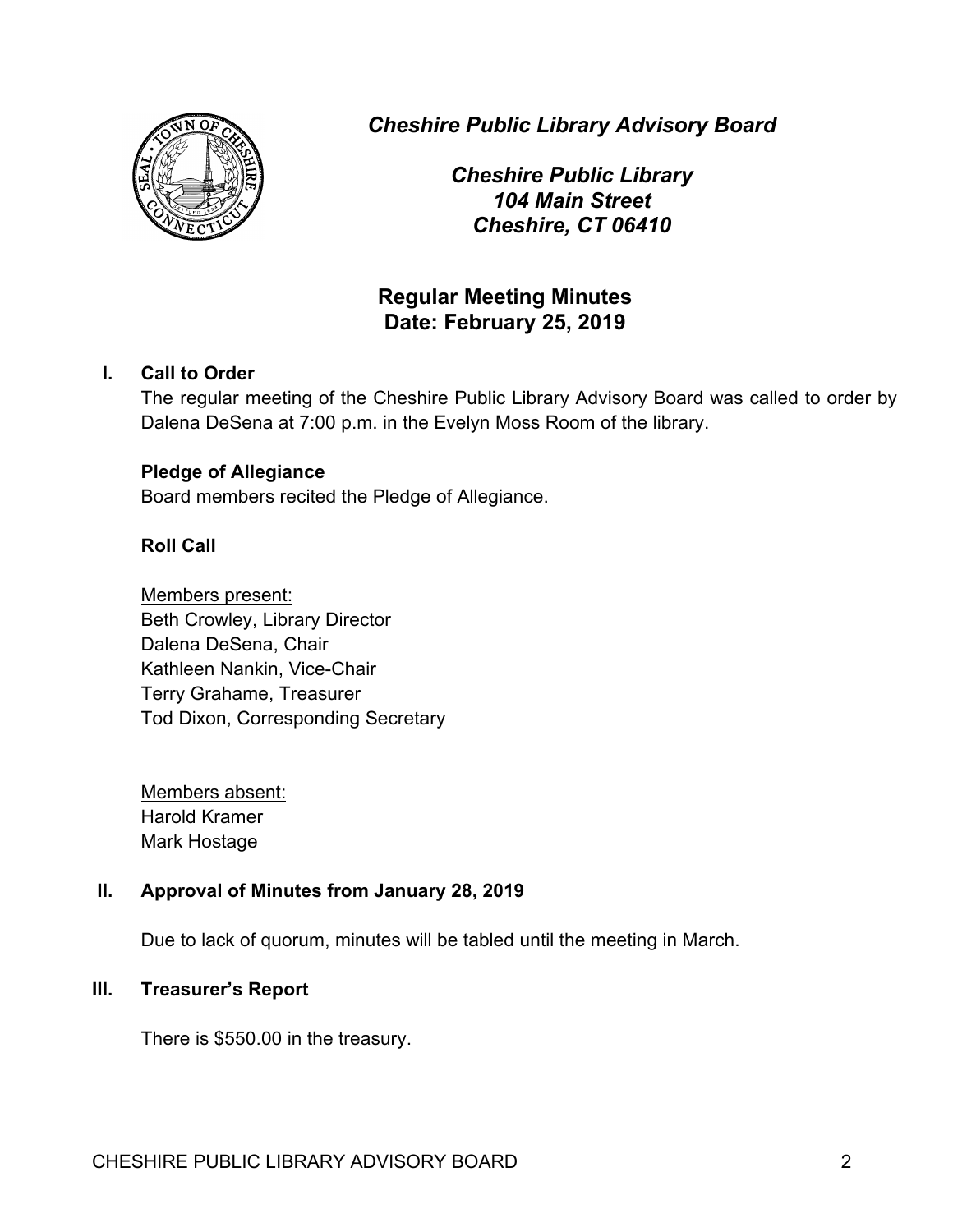Meeting Minutes

#### **IV. Communications**

James Conroy will send an email to the board that he will be resigning. Because a year remains on his term, the Town Council will need to approve that the vacancy be filled and a nominating committee in place to assist in filling the vacancy.

Kathy Nankin said that the Fairy Ball for ages  $3 - 8$  was a big success. It was held last Tuesday and her granddaughter Lily was Rapunzel.

## **V. Report of the Chair**

There was no report.

## **VI. Report of the Library Director**

#### **Personnel**

- Debby Holland was promoted from Page to Library Technical Assistant.
- 28 applications were received for the Library Technology Coordinator position. 9 candidates have been interviewed and 2 finalists will be called back this week.
- 13 applicants took the Page test and 7 scored high enough for interviews which will be conducted this week.

## **Building and Grounds**

- The Grand Opening for the renovation is scheduled on Sunday, March 31. Refreshments and tours will be provided along with a performance by the Conn-Men, UCONN's acapella group.
- A huge thank you to Joan Pilarczyk, Rita Paradis, Denise Lohr of Artsplace for helping staff make poured paintings that will become a permanently installed art wall on the lower level of the library.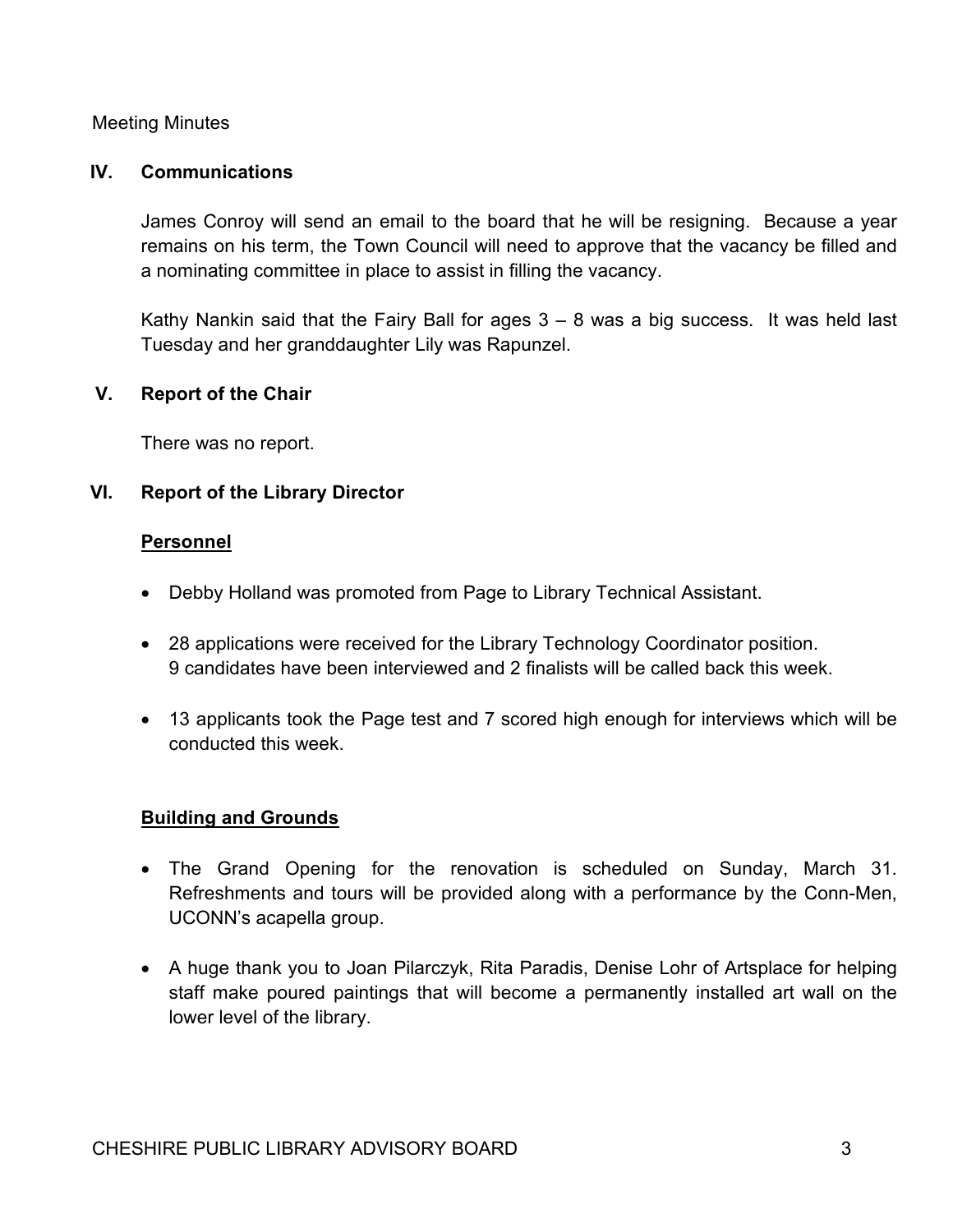#### Meeting Minutes

## **Budget**

• The budgets for the Library and Artsplace have been reviewed by the Town Manager. No changes have come forward yet or additional meeting scheduled. The budget presentation before the Town Council is tentatively scheduled for March 25<sup>th</sup>.

## **Programs**

- The Chinese New Year Afterhours event brought in over 260 participants.
- Plans are underway for Summer Reading. Offerings are for adults and children based on a space theme. The  $50<sup>th</sup>$  Anniversary of the Moon Landing is this summer.

## **Other**

- Ms. Crowley and staff will be participating in a webinar this week on building better community partnerships. The goal is to work with other organizations to offer programs, services and outreach efforts to maximize efficiencies and extend the library's reach.
- The Girl Scouts have approached the Library to serve as a bus stop this summer for camp. The library will provide a safe, weatherproof and convenient place for Cheshire girls to be picked up and dropped off. A certificate of insurance will be sent to Town Hall for approval.
- Cheshire Library was a filming site for a documentary "The Space Less Traveled" about astronaut Edgar Mitchell. Resident, John White, was interviewed in the new Loft space for the film.

Respectfully Submitted, Beth Crowley Library Director bcrowley@cheshirelibrary.org 203-272-2245 x33021

*Please see our monthly calendar at www.cheshirelibrary.org for a full listing of library programs and events.*